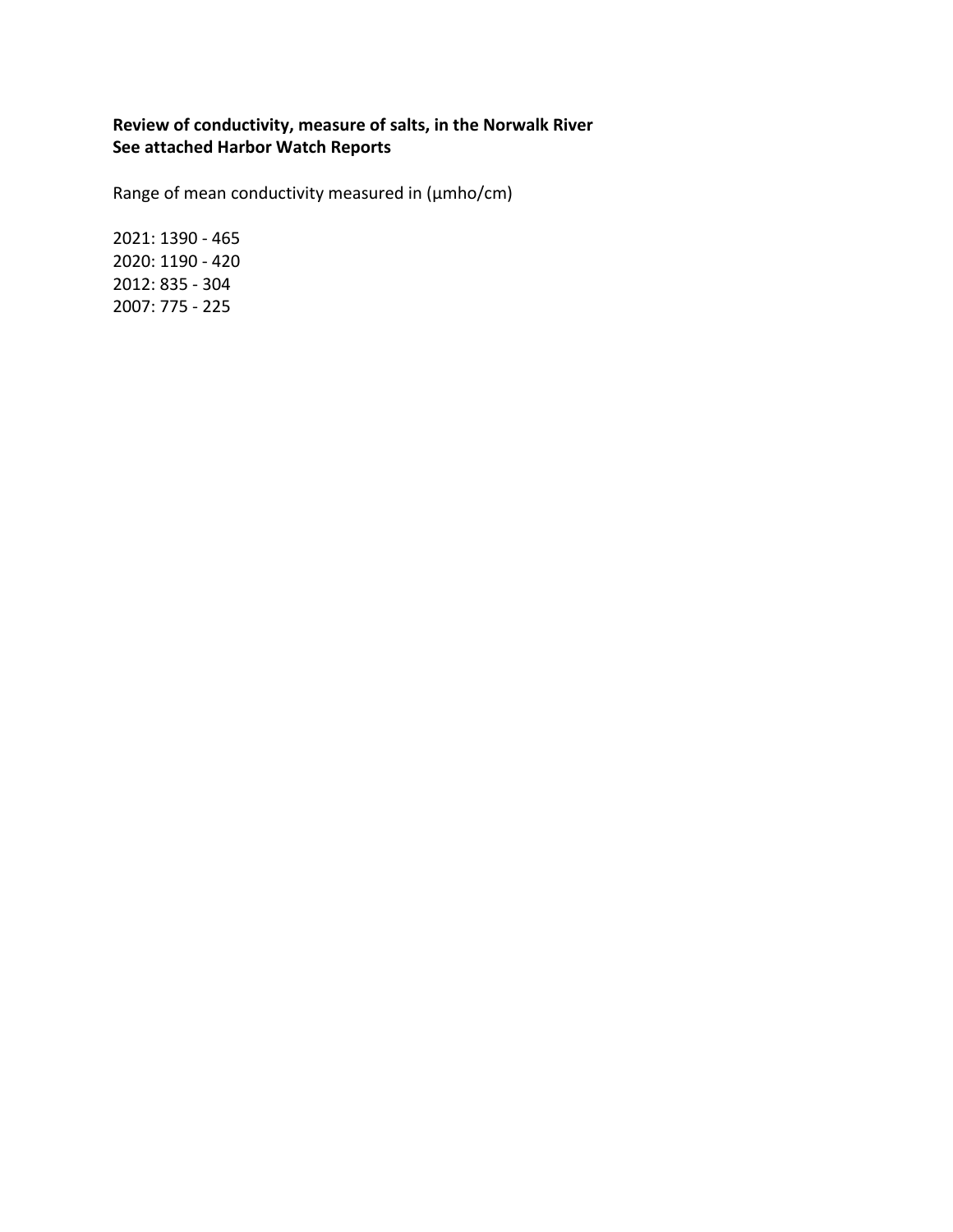## Appendix 10: Norwalk River

| <b>Site Name</b> | Latitude | Longitude   | <b>Site location notes</b> | <b>River Name</b>        |
|------------------|----------|-------------|----------------------------|--------------------------|
| Norwalk 23       | 41.29005 | -73.49349   | 22 South Street            | <b>Unnamed Tributary</b> |
| Norwalk 21       | 41.29444 | $-73.48843$ | 68 Farmingville Road       | Ridgefield Brook         |
| Norwalk 19       | 41.31672 | $-73.49001$ | Limestone Road             | Ridgefield Brook         |
| Norwalk 15       | 41.30870 | $-73.46884$ | Stonehenge Road            | <b>Norwalk River</b>     |
| Norwalk 13       | 41.26550 | $-73.44079$ | 787 Branchville Road       | Norwalk River            |
| Norwalk 9.5      | 41.24590 | $-73.43409$ | Old Mill Road              | Norwalk River            |
| Norwalk 9        | 41.20354 | $-73.43094$ | <b>School Road</b>         | <b>Norwalk River</b>     |
| Norwalk 6        | 41.18341 | $-73.42276$ | 187 Danbury Road           | Norwalk River            |
| Norwalk 4        | 41.14349 | $-73.42669$ | 10 Glover Avenue           | <b>Norwalk River</b>     |
| Norwalk 1        | 41.11947 | $-73.41701$ | 40 Cross Street            | <b>Norwalk River</b>     |

**Table A10.1.** GPS coordinates and site locations for the Norwalk River.

**Table A10.2.** Norwalk River *E. coli* concentrations (MPN/100mL), geometric means, and % of samples exceeding the CT DEEP single sample maximum (Rainfall data: City of Norwalk Rain Gauge, Bill Mooney, Personal Communication October 20, 2021).

|                    |            |                 |            |     |     |            |     |     |     |                                                                                                          |     | % exceeding |
|--------------------|------------|-----------------|------------|-----|-----|------------|-----|-----|-----|----------------------------------------------------------------------------------------------------------|-----|-------------|
|                    |            |                 |            |     |     |            |     |     |     | 5/5/2021 5/27/2021 6/10/2021 6/24/2021 7/14/2021 7/21/2021 8/5/2021 8/18/2021 9/8/2021 9/15/2021 Geomean |     | SSM         |
| <b>INorwalk 23</b> | 1681       | 1414            | 68         | 65  | 82  | 64I        | 431 | 248 | 70I | 144                                                                                                      | 120 | 10%         |
| Norwalk 21         | <b>172</b> | 299             | <b>186</b> | 172 | 291 | 261        | 166 | 162 | 185 | 143                                                                                                      | 197 | 0%          |
| Norwalk 19         | 116        | 15 <sub>l</sub> | 12         | 12  | 35  | 12         | 12  | 14  | 206 | 72                                                                                                       | 28  | 0%          |
| Norwalk 15         | 91         | 133             | 46         | 214 | 132 | 52         | 24  | 42  | 57  | 91                                                                                                       | 73  | $0\%$       |
| <b>INorwalk 13</b> | 111        | 44              | 98         | 91  | 111 | 387l       | 192 | 435 | 150 | 135                                                                                                      | 141 | 0%          |
| <b>Norwalk 9.5</b> | 68         | 24              | 93         | 91  | 123 | <b>135</b> | 69  | 166 | 105 | 81                                                                                                       | 86  | 0%          |
| <b>Norwalk 9</b>   | 75         | 127             | 114        | 326 | 179 | 105        | 172 | 263 | 70  | 114                                                                                                      | 137 | 0%          |
| <b>Norwalk 6</b>   | 82         | 117             | 205        | 112 | 112 | 75I        | 88  | 122 | 108 | 166                                                                                                      | 114 | 0%          |
| INorwalk 4         | 114        | 179             | 308l       | 142 | 148 | 761        | 45  | 48  | 106 | 119                                                                                                      | 110 | 0%          |
| <b>Norwalk 1</b>   | 186        | 436             | 206        | 130 | 199 | <b>166</b> | 68I | 308 | 133 | 210                                                                                                      | 183 | 0%          |
| lWeather           | Wet        | Wet             | Wet        | Wet | Wet | Drv        | Dry | Drv | Drv | Dry                                                                                                      |     |             |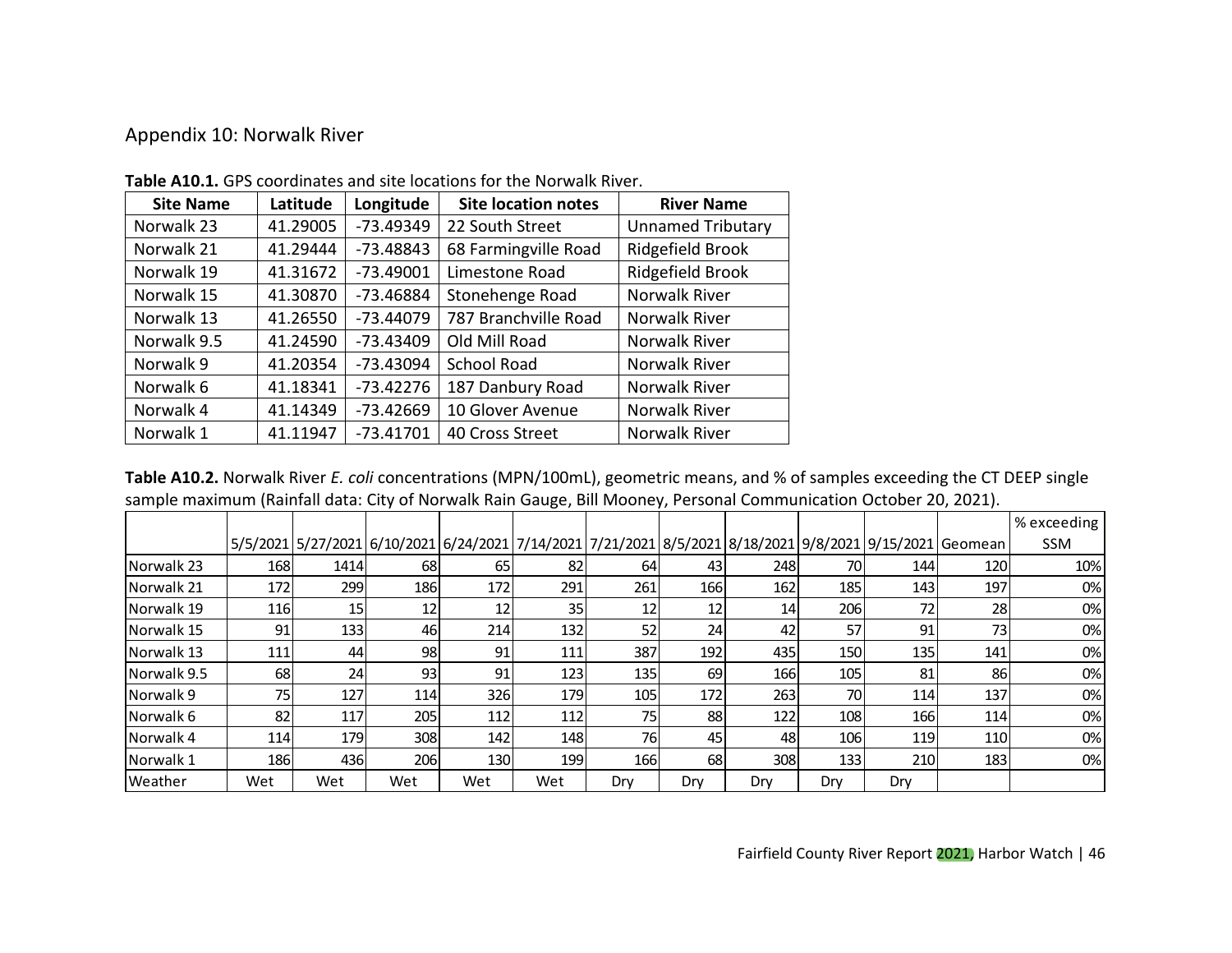|             | Mean<br>Water<br>Temp (°C) | Mean<br>Dissolved<br>Oxygen (mg/L) | Mean<br>Conductivity<br>(µmho/cm) |
|-------------|----------------------------|------------------------------------|-----------------------------------|
| Norwalk 23  | 18.7                       | 8.77                               | 1390                              |
| Norwalk 21  | 18.9                       | 3.85                               | 1007                              |
| Norwalk 19  | 20.9                       | 6.86                               | 815                               |
| Norwalk 15  | 19.9                       | 8.85                               | 806                               |
| Norwalk 13  | 20.4                       | 8.27                               | 490                               |
| Norwalk 9.5 | 20.5                       | 8.41                               | 524                               |
| Norwalk 9   | 19.0                       | 9.15                               | 482                               |
| Norwalk 6   | 19.5                       | 8.54                               | 476                               |
| Norwalk 4   | 19.9                       | 9.52                               | 516                               |
| Norwalk 1   | 20.7                       | 9.11                               | 465                               |

**Table A10.3.** Norwalk River mean water temperature, dissolved oxygen, and conductivity for each site.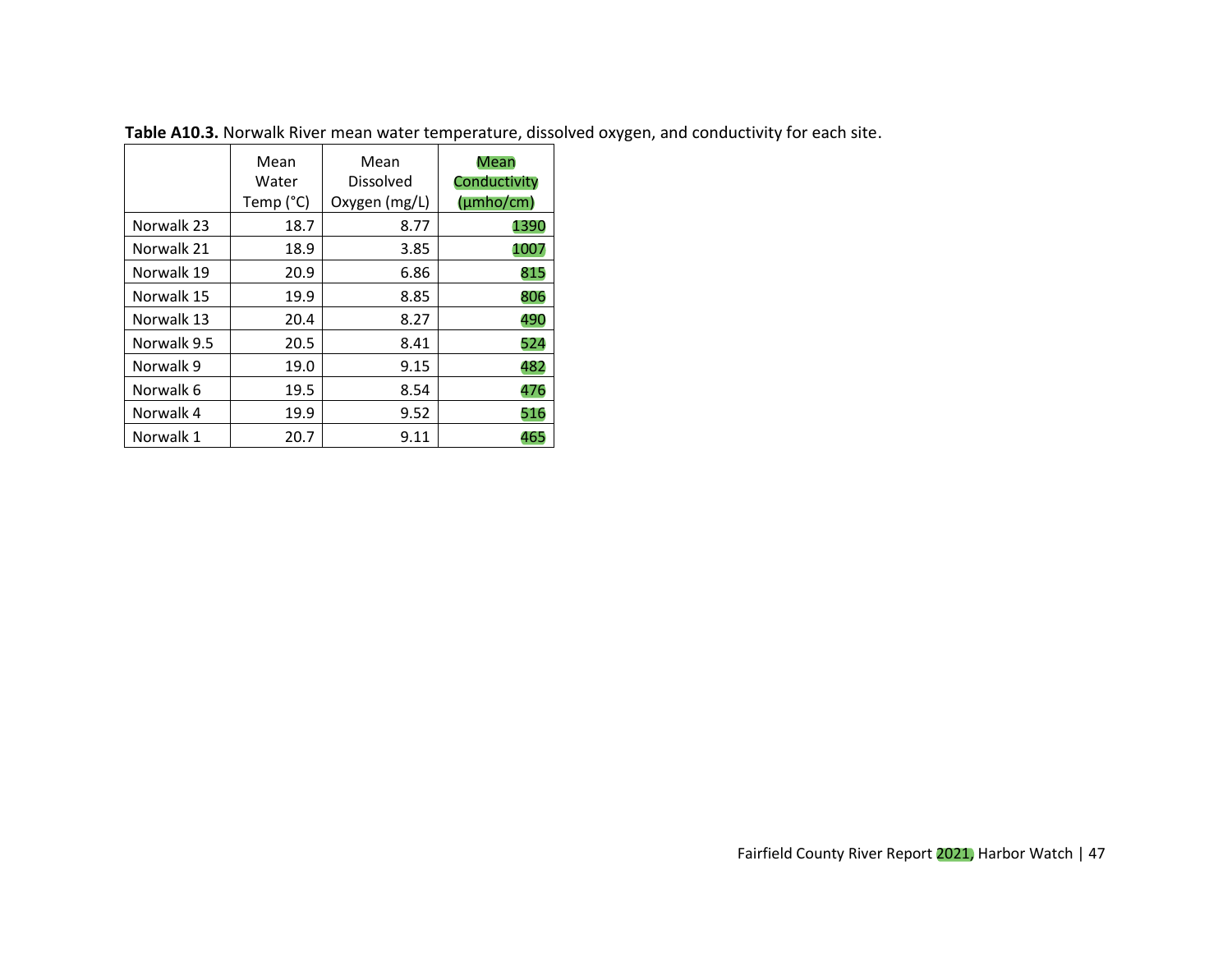|                  |          |     |     |     |                                                                                                 |      |     |      |      |     |     | % exceeding |
|------------------|----------|-----|-----|-----|-------------------------------------------------------------------------------------------------|------|-----|------|------|-----|-----|-------------|
|                  | 5/4/2020 |     |     |     | 5/21/2020 6/1/2020 6/16/2020 7/14/2020 7/28/2020 8/12/2020 8/27/2020 9/8/2020 9/24/2020 6eomean |      |     |      |      |     |     | <b>SSM</b>  |
| Norwalk 23       | 23       | 76  | 166 | 124 | 166                                                                                             | 113  | 137 | 816  | 1414 | 30  | 141 | 20%         |
| Norwalk 21       | 16       | 105 | 435 | 291 | 206                                                                                             | 1046 | 770 | 1300 | 167  | 152 | 255 | 30%         |
| Norwalk 19       | 12       | 22  | 3   | 29  | 49                                                                                              | 14   | 10  | 4    | 5    | 2   | 10  | 0%          |
| Norwalk 15       | 30       | 42  | 153 | 272 | 130                                                                                             | 26   | 15  | 43   | 18   | 36  | 49  | 0%          |
| Norwalk 13       | 47       | 69  | 161 | 173 | 172                                                                                             | 178  | 75  | 106  | 132  | 120 | 113 | 0%          |
| Norwalk 9.5      | 32       | 22  | 579 | 53  | 80                                                                                              | 65   | 114 | 172  | 93   | 63  | 82  | 10%         |
| Norwalk 9        | 37       | 83  | 99  | 291 | 196                                                                                             | 192  | 816 | 488  | 105  | 488 | 192 | 10%         |
| <b>Norwalk 6</b> | 23       | 131 | 236 | 488 | 162                                                                                             | 238  | 548 | N/A  | 86   | 81  | 155 | 0%          |
| <b>Norwalk 4</b> | 47       | 73  | 240 | 185 | 238                                                                                             | 411  | 238 | N/A  | 81   | 57  | 136 | 0%          |
| Norwalk 1        | 101      | 68  | 155 | 155 | 96                                                                                              | 93   | 137 | N/A  | 179  | 85  | 113 | 0%          |
| lWeather         | Wet      | Drv | Drv | Dry | Drv                                                                                             | Dry  | Dry | Wet  | Dry  | Dry |     |             |

**Table A8.3.** Norwalk River mean water temperature, dissolved oxygen, and conductivity for each site

|             | Mean water       | Mean dissolved | Mean              |
|-------------|------------------|----------------|-------------------|
|             | temperature (°C) | oxygen (mg/L)  | conductivity (µS) |
| Norwalk 23  | 18.5             | 9.62           | 1199              |
| Norwalk 21  | 18.6             | 6.36           | 871               |
| Norwalk 19  | 21.0             | 7.44           | 659               |
| Norwalk 15  | 19.5             | 9.04           | 636               |
| Norwalk 13  | 20.8             | 9.23           | 501               |
| Norwalk 9.5 | 20.4             | 8.78           | 458               |
| Norwalk 9   | 18.6             | 9.21           | 418               |
| Norwalk 6   | 19.0             | 9.19           | 429               |
| Norwalk 4   | 20.2             | 10.21          | 449               |
| Norwalk 1   | 21.2             | 10.03          | 420               |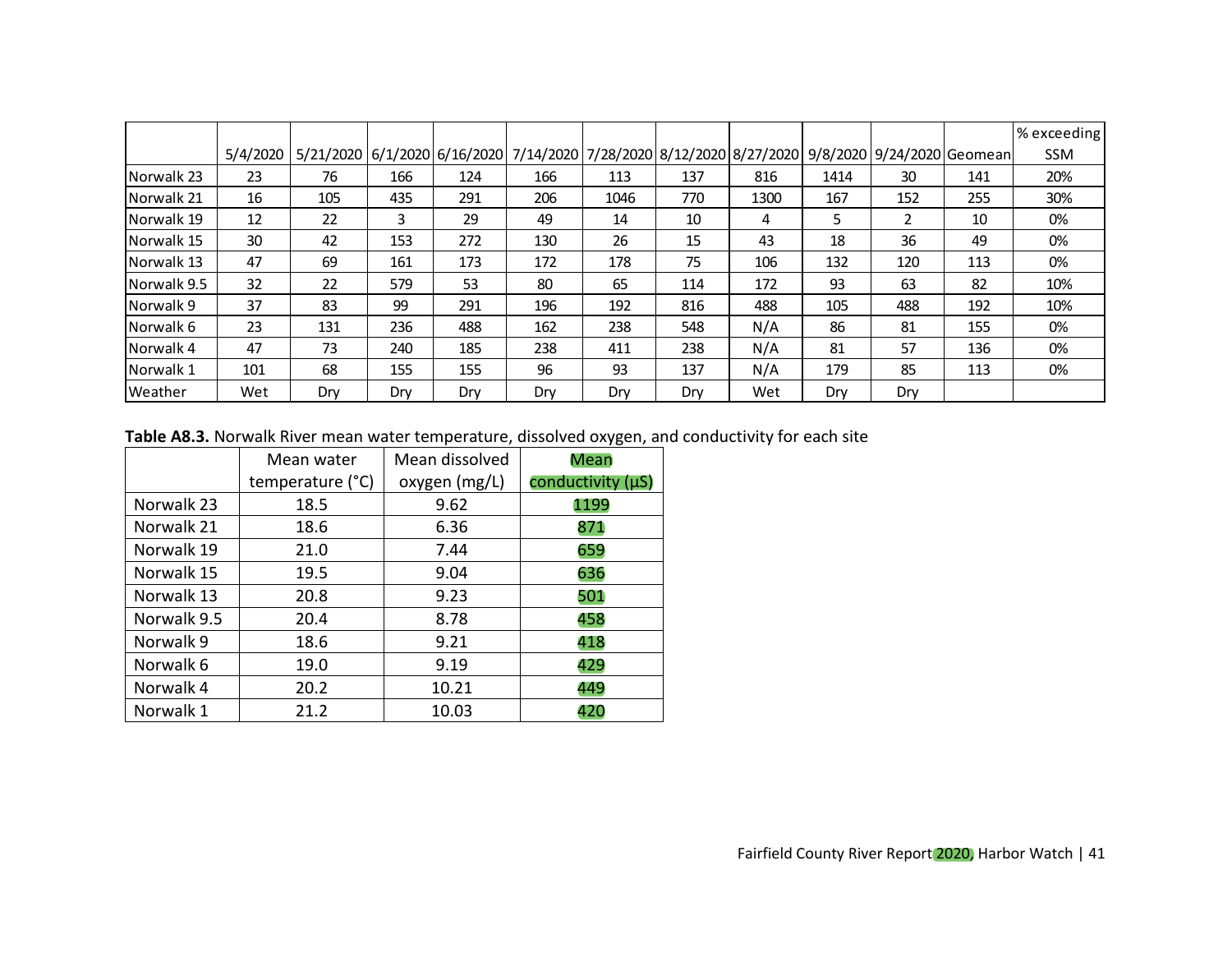

Figure 5 Maximum, geomean, and minimum conductivity values for twelve sites in the Norwalk River watershed from October 2011 through April 2012

 $\blacksquare$  Maximium value  $\lozenge$  Mean  $\blacktriangle$  Minimum value

Table 2 Observed *E. coli* counts on each sampling date, geomeans, and % frequency exceeding 576 CFUs/100mLs for each site in the Norwalk River watershed during the October 2011 through April 2012 monitoring period

|                 |      |                       |                   |          |                                         |      |      |          | %frequency  |
|-----------------|------|-----------------------|-------------------|----------|-----------------------------------------|------|------|----------|-------------|
|                 |      |                       |                   |          |                                         |      |      |          | over 576    |
|                 |      |                       |                   |          |                                         |      |      |          | colonies/10 |
| <b>Sites</b>    |      | 10/20/2011 11/17/2011 | 12/15/2011        |          | 1/26/2012 2/16/2012 3/15/2012 4/19/2012 |      |      | Geomeanl | OmLs        |
| <b>NR23</b>     | 330  | 1400                  | 116               | 112      | 16                                      | 10   | 68   | 94       | 14.29%      |
| <b>NR22</b>     | 4000 | 10000                 | 7800              | 2100     | 33000                                   | 5900 | 1000 | 5363     | 100.00%     |
| <b>NR21</b>     | 160  | 1080                  | 52                | 32       | 480                                     | 78   | 56   | 129      | 14.29%      |
| <b>NR20</b>     | 470  | 1600                  | 100               | 60       | 600                                     | 124  | 24   | 187      | 28.57%      |
| <b>NR15</b>     | 130  | 340                   | 44                | 12       | 8                                       | 14   | 1    | 22       | $0.00\%$    |
| <b>NR13</b>     | 120  | 440                   | 20                | 24       | 40                                      | 490  | 500  | 114      | $0.00\%$    |
| NR9.5           | 160  | 300                   | 48                | 8        | 4                                       | 48   | 12   | 33       | $0.00\%$    |
| NR9             | 260  | 260                   | $12 \overline{ }$ | 12       | 44                                      | 28   | 580  | 68       | 14.29%      |
| NR6             | 250  | 240                   | 56                | 44       | 24                                      | 28   | 28   | 60       | $0.00\%$    |
| NR4             | 350  | 440                   | 44                | 8        | 8                                       | 52   | 28   | 49       | $0.00\%$    |
| SM3             | 320  | 340                   | 92                | 8        | 18                                      | 8    | 4    | 33       | 0.00%       |
| NR <sub>1</sub> | 340  | 780                   | 64                | 20       | 34                                      | 26   | 44   | 75       | $0.00\%$    |
| Rainfall (in.)  | 0.68 | 0.76                  | 0.28              | 0.24     | 0.20                                    | 0.14 | 0.04 |          |             |
| Days prior      |      |                       | 7                 | $\Omega$ | $\Omega$                                | 2    | 0    |          |             |

Table 3 Conductivity ranges for twelve sites in the Norwalk River watershed from October 2011 through April 2012

|                   |        |     |     |     |     |     | NR23 NR22 NR21 NR20 NR15 NR13 NR9.5 NR9 NR6 NR4 SM3 NR1 |                  |     |                 |     |     |
|-------------------|--------|-----|-----|-----|-----|-----|---------------------------------------------------------|------------------|-----|-----------------|-----|-----|
| <b>Max valuel</b> | 1090 l | 737 | 767 | 765 | 712 | 457 | 433                                                     |                  |     | 393   389   495 | 261 | 394 |
| Min value         | 476    | 631 | 324 | 216 | 440 | 259 | 293                                                     | 280              | 250 | 259             | 200 | 247 |
| Range             | 614    | 106 | 443 | 549 | 272 | 198 | 140                                                     | 113 <sub>1</sub> | 139 | 236             |     | 147 |
| Mean              | 835    | 685 | 540 | 509 | 573 | 374 | 364                                                     | 336              |     | 345             | 225 | 304 |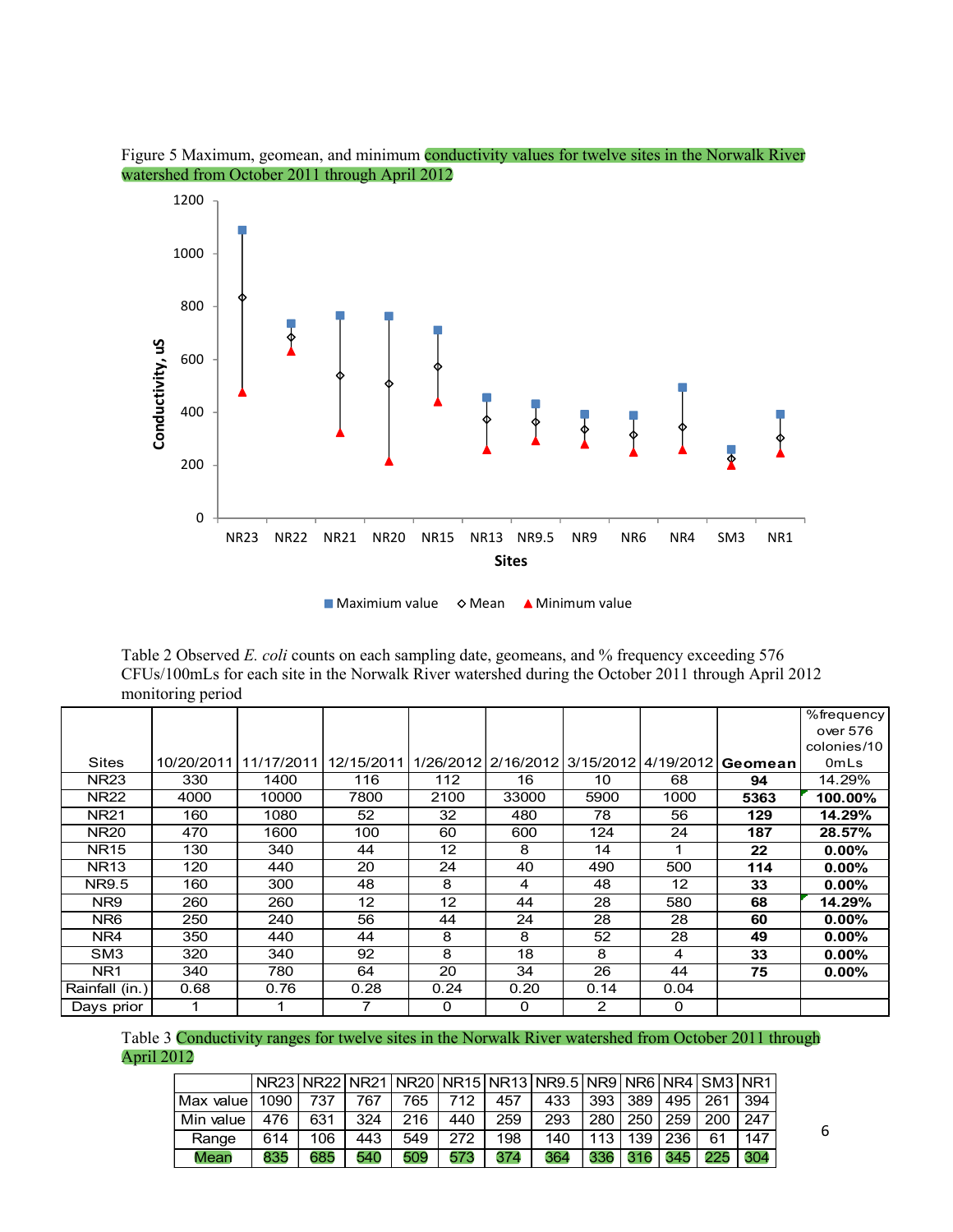

Figure 6 Rainfall for the monitoring period October 2011 through April 2012

**Discussion:** Monthly rainfall averaged at 2.69in/month which is below the normal average of 4.5in/month (Figure 6). Elevated *E. coli* counts were observed on days that received over 0.6 inches (Table 2).

*E. coli* bacteria levels at site NR22 had a geomean of 5363 CFU/100mLs (Figure 3, Table 2). These elevated counts are observed during winter months when based on NPDES permit requirements, the Ridgefield Wastewater Treatment Plant's ultraviolet lights for sanitizing the effluent stream can be turned off from September through May. The treatment plant extends the length of time they keep their lights on beyond permit regulations, turning them off in mid-October and turning them back on mid-April. During the months when the UV lights are on, Harbor Watch has observed regular *E. coli* counts of zero every week (Harbor Watch Records). The two immediate downstream sites, NR 21 and NR20, have observed elevated *E. coli* bacteria counts above the CT DEEP criterion for a class B river of <126CFUs/100mLs as well. It is possible that these counts are directly related to the impact from the wastewater treatment plant effluent.

The downstream sites, NR15 through NR1, all meet the CT DEEP criteria for *E. coli* bacteria (Figure 3, Table 2). A possible reason for this is that cold weather and lack of precipitation created conditions which bacteria could not live long and reduced runoff into the river. Only site NR9 exceeded the secondary CT DEEP single sample maximum (SSM) standard of <10% over 576 CFU/100mL when bacteria counts on 4/19/12 were observed at 580 CFU/100mLs. Site NR13 also saw an elevated *E. coli* count of 500 CFU/100mLs on 4/19/12, but not elevated enough to cause the site to fail the SSM. These counts may be affected by a tributary, Branchville Brook that enters the river just above NR13. During November 2011, Harbor Watch identified a cesspool leaking into Branchville Brook just upstream of where the brook enters the Norwalk River. Ridgefield Town authorities were informed of the cesspool and observed elevated bacteria counts, and remediation efforts are in effect. A more detailed report of the findings in Branchville Brook can be found in the 2011-2012 NR13 Watershed Report (Harbor Watch Records).

With the exception of two individual readings on October 20, 2011, all sites had observed dissolved oxygen readings above 5mg/L (Figure 4). This is to be expected during the cold months. The two readings that dip below 5mg/L at sites NR21 and NR 20 could be attributed to the wastewater treatment plant effluent and due to the water having to travel through a swamp which slows its movement (Figure 1).